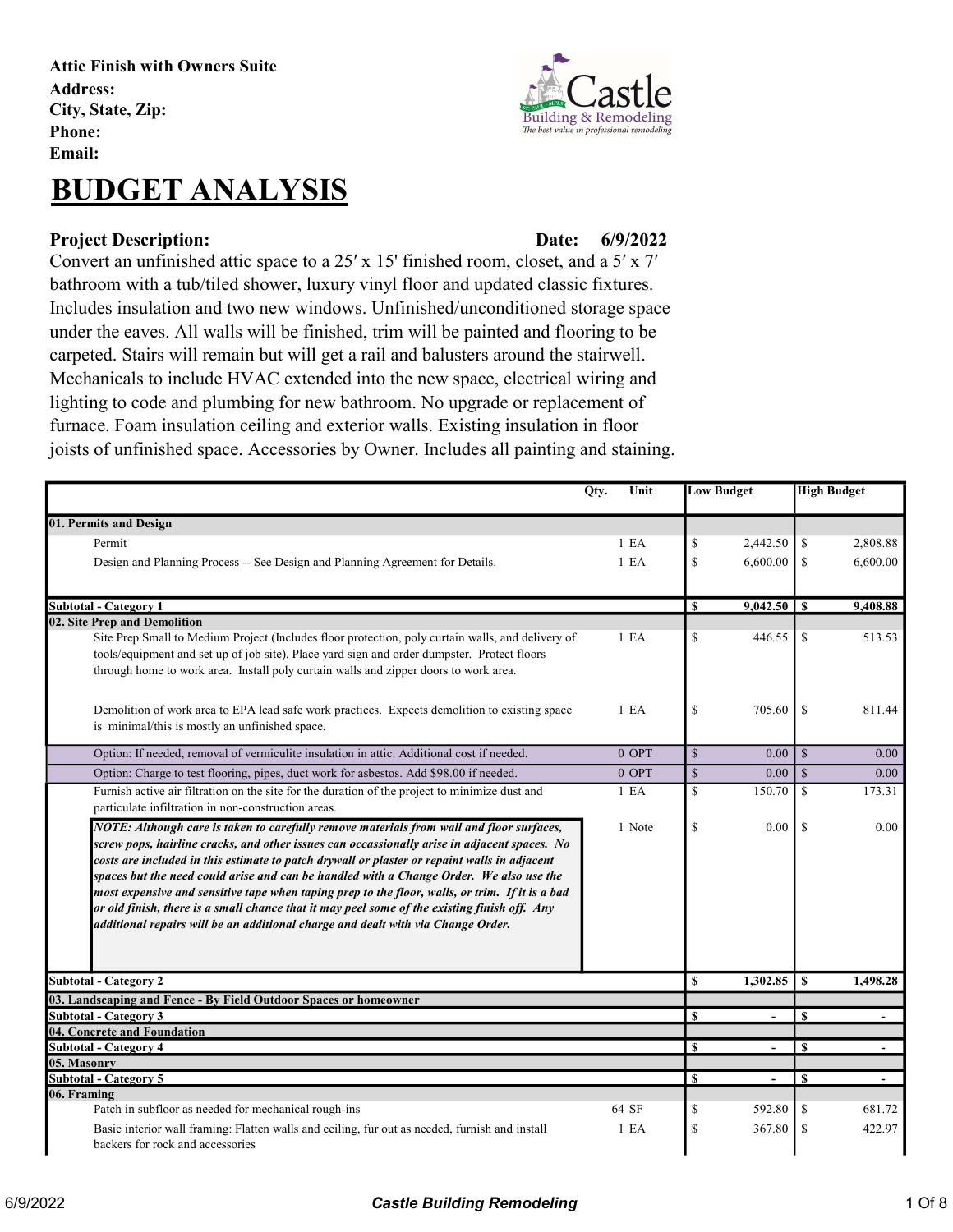| Basement or Attic interior wall framing (materials and labor)<br><b>Subtotal - Category 6</b>                                                                                                                                                                                        |                  | \$           |                |                  | 2,105.48                 |
|--------------------------------------------------------------------------------------------------------------------------------------------------------------------------------------------------------------------------------------------------------------------------------------|------------------|--------------|----------------|------------------|--------------------------|
|                                                                                                                                                                                                                                                                                      | 110 LF           | $\mathbb{S}$ | 5,082.33       | \$               | 5,844.68                 |
|                                                                                                                                                                                                                                                                                      |                  | \$           | 7,873.79       | $\boldsymbol{s}$ | 9,054.85                 |
| 09. Roofing, Flashing, Gutters                                                                                                                                                                                                                                                       |                  |              |                |                  |                          |
| <b>Subtotal - Category 9</b>                                                                                                                                                                                                                                                         |                  | \$           | $\blacksquare$ | \$               | $\overline{\phantom{a}}$ |
| 10. Exterior Trim, Porches and Decks                                                                                                                                                                                                                                                 |                  |              |                |                  |                          |
| <b>Subtotal - Category 10</b>                                                                                                                                                                                                                                                        |                  | \$           | $\blacksquare$ | \$               | $\blacksquare$           |
| 11. Siding, Soffit, and Fascia                                                                                                                                                                                                                                                       |                  |              |                |                  |                          |
| <b>Subtotal - Category 11</b>                                                                                                                                                                                                                                                        |                  | \$           |                | $\mathbf s$      |                          |
| 12. Exterior Doors and Trim<br><b>Subtotal - Category 12</b>                                                                                                                                                                                                                         |                  | \$           |                | \$               |                          |
| 13. Windows                                                                                                                                                                                                                                                                          |                  |              |                |                  |                          |
| Furnish and install new custom size clad/wood pocket insert window;                                                                                                                                                                                                                  | 2EA              | \$           | 2,871.00       | \$               | 3,301.65                 |
| Window allowance \$900.00/ea.                                                                                                                                                                                                                                                        |                  |              |                |                  |                          |
| Manufacturer:                                                                                                                                                                                                                                                                        |                  |              |                |                  |                          |
| Line:                                                                                                                                                                                                                                                                                |                  |              |                |                  |                          |
| Operation type, size, jamb, tempering, egress notes: see plan/schedule<br>Exterior material /color:                                                                                                                                                                                  |                  |              |                |                  |                          |
| Interior material /color:                                                                                                                                                                                                                                                            |                  |              |                |                  |                          |
| Glass: clear Low E2 w/ Argon is standard- modify if something else desired                                                                                                                                                                                                           |                  |              |                |                  |                          |
| Grids (type, size, pattern, color):                                                                                                                                                                                                                                                  |                  |              |                |                  |                          |
| Interior weather Strip color: ???                                                                                                                                                                                                                                                    |                  |              |                |                  |                          |
| Hardware type/color:                                                                                                                                                                                                                                                                 |                  |              |                |                  |                          |
| WOCD: Y or N (and specifiy color, if diff. from hardware)                                                                                                                                                                                                                            |                  |              |                |                  |                          |
| Screen surround material/color:<br>Screen color:                                                                                                                                                                                                                                     |                  |              |                |                  |                          |
| Stop description:                                                                                                                                                                                                                                                                    |                  |              |                |                  |                          |
| Window install material (flashing, caulk, shims, etc.)                                                                                                                                                                                                                               | 2EA              | \$           | 125.00         | \$               | 143.75                   |
|                                                                                                                                                                                                                                                                                      |                  |              |                |                  |                          |
| <b>Subtotal - Category 13</b>                                                                                                                                                                                                                                                        |                  | \$           | 2,996.00       | \$               | 3,445.40                 |
| 14. Plumbing<br>NOTE TO CLIENTS: During kitchen and bathroom remodels, the pipes (drains and                                                                                                                                                                                         | 1 Note           | \$           | 0.00           | <sup>\$</sup>    | 0.00                     |
| The build up on the inside of the pipes dries up and sometimes can come free and clog either<br>a drain or water line, once the water is turned back on at the end of the project. There is no<br>money included to unclog a pipe if this happens and additional charges will occur. |                  |              |                |                  |                          |
| <b>General Plumbing Note:</b> Any new waste or supply lines will be plastic, not copper or                                                                                                                                                                                           |                  |              |                |                  |                          |
| galvanized.                                                                                                                                                                                                                                                                          |                  |              |                |                  |                          |
| Plumbing permit                                                                                                                                                                                                                                                                      | 1 E <sub>A</sub> | \$           | 343.75         | <sup>\$</sup>    | 395.31                   |
|                                                                                                                                                                                                                                                                                      |                  |              |                |                  |                          |
| Furnish and install sink faucet:                                                                                                                                                                                                                                                     | 1 E A            | $\mathbb{S}$ | 765.85         | <sup>\$</sup>    | 880.73                   |
| Sink faucet allowance \$300.00/ea.<br>Manufacturer:                                                                                                                                                                                                                                  |                  |              |                |                  |                          |
| Model #:                                                                                                                                                                                                                                                                             |                  |              |                |                  |                          |
| Finish:                                                                                                                                                                                                                                                                              |                  |              |                |                  |                          |
| Furnish and install 5' cast iron tub;                                                                                                                                                                                                                                                | 1 E A            | \$           | 1,952.65       | <sup>\$</sup>    | 2,245.55                 |
| Tub allowance \$500.00/ea.                                                                                                                                                                                                                                                           |                  |              |                |                  |                          |
| Drain side:                                                                                                                                                                                                                                                                          |                  |              |                |                  |                          |
| Manufacturer:<br>Model #:                                                                                                                                                                                                                                                            |                  |              |                |                  |                          |
| Finish:                                                                                                                                                                                                                                                                              |                  |              |                |                  |                          |
| Furnish and install tub waste and overflow                                                                                                                                                                                                                                           |                  |              |                |                  | 313.62                   |
| Model $#$ :                                                                                                                                                                                                                                                                          | 1 E A            | \$           | 272.71         | -S               |                          |
| Finish:                                                                                                                                                                                                                                                                              |                  |              |                |                  |                          |
| Furnish and install tub filler faucet, valve, trim, and rough-in valve;                                                                                                                                                                                                              | 1 E A            | \$           | 928.36         | -S               | 1,067.62                 |
| Tub Filler faucet package allowance \$300.00<br>Manufacturer:                                                                                                                                                                                                                        |                  |              |                |                  |                          |
| Model #:                                                                                                                                                                                                                                                                             |                  |              |                |                  |                          |
| Finish:                                                                                                                                                                                                                                                                              |                  |              |                |                  |                          |
| Furnish and install toilet;                                                                                                                                                                                                                                                          | 1 E A            | \$           | 765.86         | <sup>\$</sup>    | 880.74                   |
| Toilet allowance \$300.00/ea.                                                                                                                                                                                                                                                        |                  |              |                |                  |                          |
| Manufacturer:                                                                                                                                                                                                                                                                        |                  |              |                |                  |                          |
| Model #:<br>Color:                                                                                                                                                                                                                                                                   |                  |              |                |                  |                          |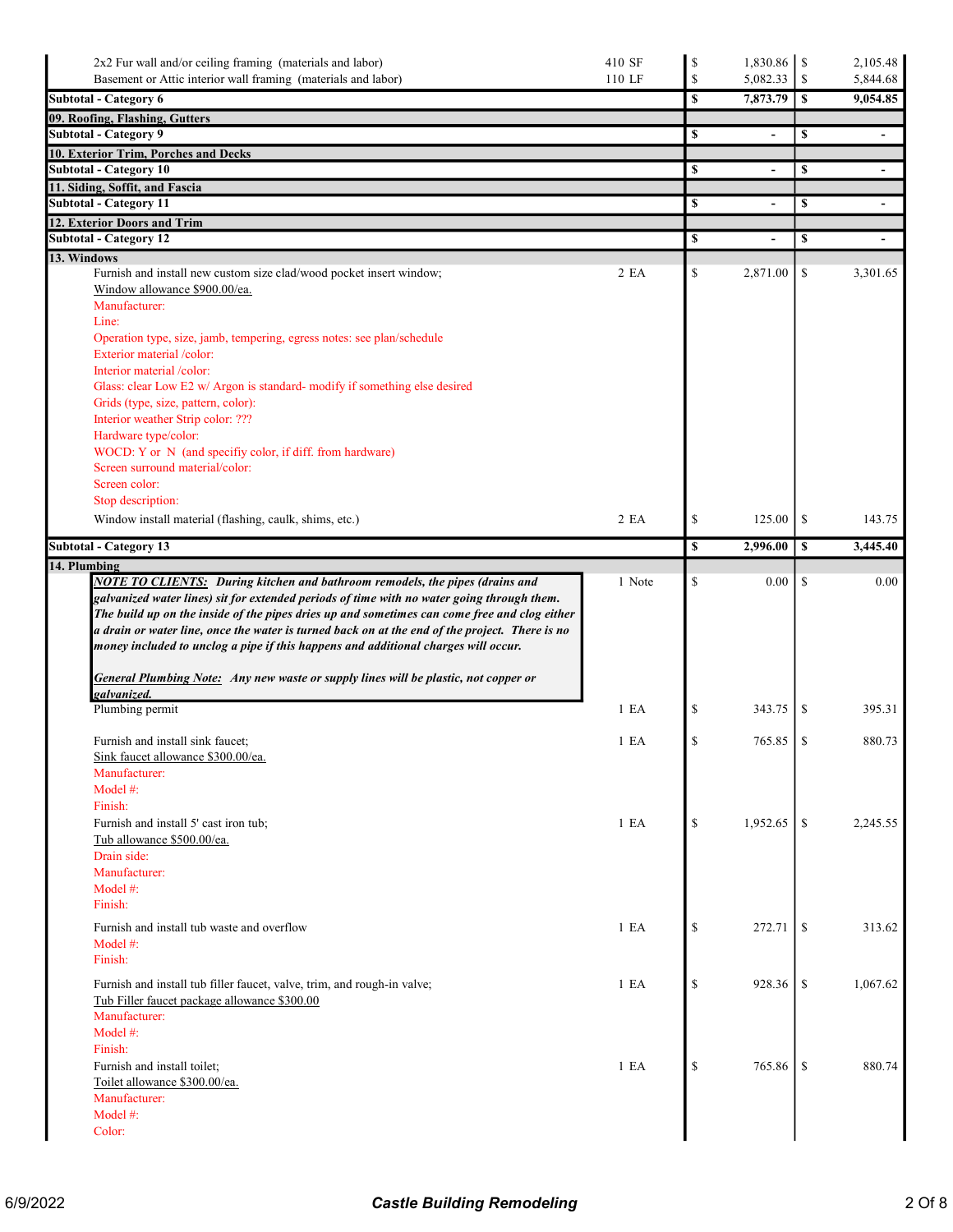| New attic or 2nd floor bathroom rough-in<br>Install a new roof jack on new plumbing vent penetrations.                                                                 | 1 E A<br>1 E A   | \$<br>$\mathcal{S}$ | 5,000.00<br>384.05 | 1 S<br>\$     | 5,750.00<br>441.66 |
|------------------------------------------------------------------------------------------------------------------------------------------------------------------------|------------------|---------------------|--------------------|---------------|--------------------|
| <b>Subtotal - Category 14</b>                                                                                                                                          |                  | \$                  | 10,413.24          | \$            | 11,975.22          |
| <b>15. HVAC</b>                                                                                                                                                        | 1 E <sub>A</sub> |                     |                    |               |                    |
| Mechanical permit<br>Install new bathroom vent fan and vent to the exterior.                                                                                           | 1 E <sub>A</sub> | \$<br>\$            | 312.50<br>875.00   | \$<br>\$      | 359.38<br>1,006.25 |
| Relocate supply air or return air vent                                                                                                                                 | 4 EA             | $\mathbb S$         | 2,200.00           | \$            | 2,530.00           |
| Furnish and install ducted mini split heat pump and cooling system, best used for multiple                                                                             | 1 E A            | \$                  | 7,562.50           | \$            | 8,696.88           |
| rooms, requires ducting but doesn't need gas or venting. (units are rectangular and usually hung                                                                       |                  |                     |                    |               |                    |
| from ceiling).                                                                                                                                                         |                  |                     |                    |               |                    |
| Based on a small run with 3-4 vents, central return, 1 or 2 rooms.                                                                                                     |                  |                     |                    |               |                    |
| <b>Subtotal - Category 15</b>                                                                                                                                          |                  | S                   | 10,950.00          | \$            | 12,592.50          |
| 16. Electrical                                                                                                                                                         |                  |                     |                    |               |                    |
| <b>Electrical Permit</b>                                                                                                                                               | 1 E <sub>A</sub> | $\mathcal{S}$       | 231.25             | \$            | 265.94             |
| Specify device color:                                                                                                                                                  | 1 E A            | \$                  | 0.00               | S             | 0.00               |
| White, light almond, or ivory are standard. PICK ONE                                                                                                                   |                  |                     |                    |               |                    |
| Specify switch style<br>Pole or Decora. PICK ONE                                                                                                                       |                  |                     |                    |               |                    |
|                                                                                                                                                                        |                  |                     |                    |               |                    |
| Bathroom price for electrical (Includes GFCI Outlet to code, new switches and wiring in bath,                                                                          | 1 E A            | \$                  | 1,875.00           | \$            | 2,156.25           |
| and Lutron push button timer switch for the bath fan).                                                                                                                 |                  |                     |                    |               |                    |
| NOTE: Battery operated smoke detector and CO by homeowner. Will all need to be<br>functional and placed per code. Code requires each floor have one smoke detector. In | 1 Note           | \$                  | 0.00               | <sup>\$</sup> | 0.00               |
| addition, any bedroom needs a smoke detector. Also there must be a carbon monoxide                                                                                     |                  |                     |                    |               |                    |
| detector within 10 feet of each bedroom. **If the rest of the home does not meet the above                                                                             |                  |                     |                    |               |                    |
| code, homeowner will be responsible to update or if homeowner prefers, Castle will perform                                                                             |                  |                     |                    |               |                    |
| updates and a change order will be issued**"<br>NOTE: No wiring for security, doorbell, TV, speakers or phone is included in pricing. If                               | 1 Note           | \$                  | 0.00               | <sup>\$</sup> | 0.00               |
| any low voltage wires are found in a wall being opened up, additional costs to re-route them                                                                           |                  |                     |                    |               |                    |
| will occur.                                                                                                                                                            |                  |                     |                    |               |                    |
| CBR furnish and elec install light fixture;                                                                                                                            | 3 EA             | \$                  | 1,020.00           | \$            | 1,173.00           |
| Fixture allowance \$150.00/ea.                                                                                                                                         |                  |                     |                    |               |                    |
| Manufacturer:<br>Model #:                                                                                                                                              |                  |                     |                    |               |                    |
| Finish:                                                                                                                                                                |                  |                     |                    |               |                    |
| NOTE: For all home owner provided fixtures, there may be additional install costs for more                                                                             | 1 Note           | \$                  | 0.00               | \$            | 0.00               |
| complicated fixtures. ALL light fixtures must be specified prior to contract signing and be                                                                            |                  |                     |                    |               |                    |
| UL listed to pass inspection. All material issues related to materials supplied by owner are                                                                           |                  |                     |                    |               |                    |
| the responsibility of the owner to resolve. Extra trade partner trip charges may apply for<br>return visits if material issues can not be resolved in timely manner.   |                  |                     |                    |               |                    |
| CBR furnish, HVAC install, and Elec wire bath fan:                                                                                                                     | 1 E A            | \$                  | 313.78             | \$            | 360.84             |
| Panasonic, • FV-0510VS1 Whisper Value 50/80/100 CFM Low Profile, 0.3-1.3 sones, 3 3/8"                                                                                 |                  |                     |                    |               |                    |
| Housing Depth - UL listed for wall and ceiling installation, Energy Star Qualified - DC Fan<br>Motor                                                                   |                  |                     |                    |               |                    |
| See hvac for install/venting.                                                                                                                                          |                  |                     |                    |               |                    |
| Finished attic price for electrical                                                                                                                                    | 335 SF           | \$                  | 4,396.88           | \$            | 5,056.41           |
| <b>Subtotal - Category 16</b>                                                                                                                                          |                  | \$                  | 7,836.90           | <sup>S</sup>  | 9,012.44           |
| 17. Insulation<br>R-21 Insulation batts with poly                                                                                                                      | 490 SF           | \$                  | 918.75             | \$            | 1,056.56           |
| 1-1/2 Story houses sloped ceilings 5" spray foam insulation; Please note - spray foam insulation                                                                       | 1152 SF          | \$                  | 12,816.00          | \$            | 14,738.40          |
| requires people and pets to vacate the home for 24 hours while the insulation is curing                                                                                |                  |                     |                    |               |                    |
|                                                                                                                                                                        |                  |                     |                    |               |                    |
| <b>Subtotal - Category 17</b>                                                                                                                                          |                  | \$                  | 13,734.75          | $\mathbf{s}$  | 15,794.96          |
| 18. Drywall<br>Furnish and install $1/2$ " or $5/8$ " drywall on ceilings with smooth finish                                                                           | 652 SF           | \$                  | 4,075.00           | \$            | 4,686.25           |
| Furnish and install 1/2" drywall on walls with smooth finish                                                                                                           | 740 SF           | \$                  | 4,440.00           | \$            | 5,106.00           |
|                                                                                                                                                                        |                  |                     |                    |               |                    |
| Install drywall in attic crawl space to cover up spray foam per code - Fire taped only                                                                                 | 500 SF           | \$                  | 1,843.75           | \$            | 2,120.31           |
| Boom/cartage fee for 2nd floor and basements                                                                                                                           | 1 E A            | \$                  | 331.25             | \$            | 380.94             |
| <b>Subtotal - Category 18</b>                                                                                                                                          |                  | \$                  | $10,690.00$ \ \$   |               | 12,293.50          |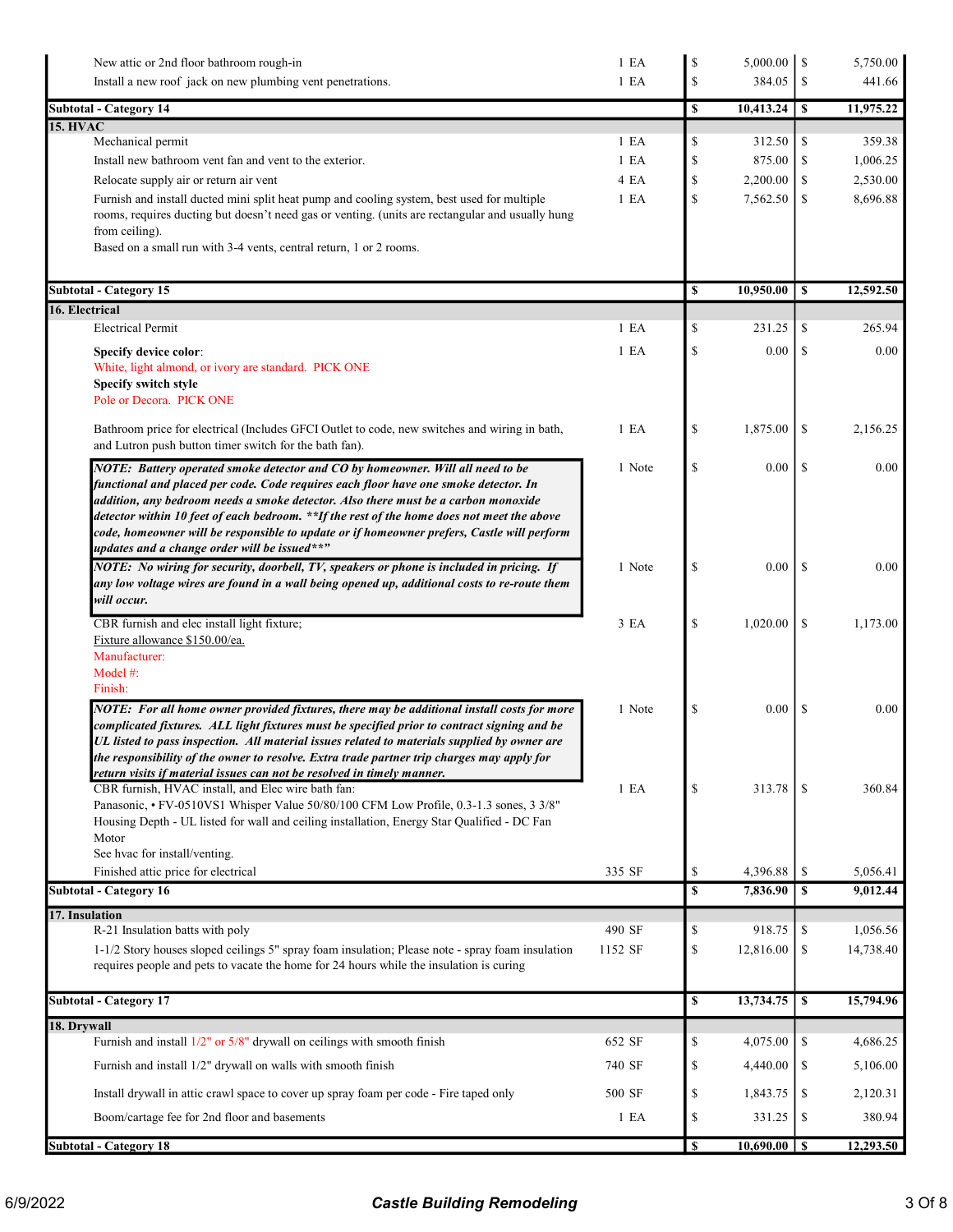| 19. Tile and Stone                                                                                                                                    |        |                                                                       |          |               |          |
|-------------------------------------------------------------------------------------------------------------------------------------------------------|--------|-----------------------------------------------------------------------|----------|---------------|----------|
| Install kerdi board tile backer. Standard for shower or wet walls.                                                                                    | 70 SF  | $\mathbb S$                                                           | 592.70   | \$            | 681.61   |
| Install large format tile on shower surround walls using spacers.<br>Tile allowance: \$4.50/SF                                                        | 70 SF  | $\mathbb{S}% _{t}\left( t\right) \equiv\mathbb{S}_{t}\left( t\right)$ | 3,136.07 | $\mathbb{S}$  | 3,606.48 |
| Supplier:<br>Spec#/description:                                                                                                                       |        |                                                                       |          |               |          |
| Furnish and install bullnose tile, pattern TBD;<br>Tile allowance \$4.50/LF<br>Supplier:                                                              | 13 LF  | ${\mathbb S}$                                                         | 199.45   | \$            | 229.37   |
| Spec#/description:<br>GROUT - 10# Tec Power Grout<br>Color:                                                                                           | 1 E A  | ${\mathbb S}$                                                         | 34.76    | \$            | 39.98    |
| Stock Material Costs - Denshield, Mud, Self Leveler, Mastic, Thinset, Redguard, Tape, Caulk,<br>Sponges, Silicone, etc. Include on all Tile projects. | 1 E A  | $\mathbb{S}% _{t}\left( t\right) \equiv\mathbb{S}_{t}\left( t\right)$ | 420.29   | \$            | 483.34   |
| <b>Subtotal - Category 19</b>                                                                                                                         |        | $\overline{\mathbb{S}}$                                               | 4,383.28 | <sup>\$</sup> | 5,040.77 |
| 20. Millwork, Doors, Hardware                                                                                                                         |        |                                                                       |          |               |          |
| Classic base molding - NOTE - Assumes 1X and top cap<br>Species:<br>1X size:                                                                          | 120 LF | $\mathbb{S}% _{t}\left( t\right) \equiv\mathbb{S}_{t}\left( t\right)$ | 2,425.92 | \$            | 2,789.81 |
| Top cap profile and height #:<br>Brand/profile #:                                                                                                     |        |                                                                       |          |               |          |
| Classic window and door casing - NOTE: Assumes 1X with a backband and a sill and stool on<br>the windows<br>Species:                                  | 140 LF | \$                                                                    | 2,567.74 | \$            | 2,952.90 |
| Overall size:<br>1X size:                                                                                                                             |        |                                                                       |          |               |          |
| Backband brand/profile#:<br>"Picture framed": Y or N<br>Stool detail (thickness/extention) and apron detail (height, profile #):                      |        |                                                                       |          |               |          |
| Furnish and install wood jambs to an opening<br>NOTE: The casing for the opening is on the window/door casing line<br>Species:                        | 20 LF  | \$                                                                    | 399.18   | \$            | 459.06   |
| Jamb depth:                                                                                                                                           |        |                                                                       |          |               |          |
| Opening size:                                                                                                                                         |        |                                                                       |          |               |          |
| Furnish and install a pre-hung door<br>Hinge finish:<br>Species:                                                                                      | 1 E A  | ${\mathbb S}$                                                         | 659.25   | $\mathcal{S}$ | 758.14   |
| Style:                                                                                                                                                |        |                                                                       |          |               |          |
| Brand/model#:<br>Core: solid or hollow                                                                                                                |        |                                                                       |          |               |          |
| Furnish and install a bi-pass door. Figured PER slab. See jamb/stop line above.<br>Jamb: wood or sheetrock opening                                    | 2 EA   | \$                                                                    | 1,158.00 | \$            | 1,331.70 |
| Species:<br>Style:                                                                                                                                    |        |                                                                       |          |               |          |
| Brand/model #:<br>Core: solid or hollow                                                                                                               |        |                                                                       |          |               |          |
| Furnish and install door knob/handle hardware<br>Allowance: \$30.00<br>Manufacturer/model #:                                                          | 3 EA   | \$                                                                    | 225.84   | -S            | 259.72   |
| Style (locking, passage, etc.):<br>Finish:                                                                                                            |        |                                                                       |          |               |          |
| Furnish and install door stop<br>Allowance: \$5.00<br>Manufacturer/model #:                                                                           | 2 EA   | \$                                                                    | 32.64    | \$            | 37.54    |
| Style (wall mount, hinge mount, etc.):<br>Finish:                                                                                                     |        |                                                                       |          |               |          |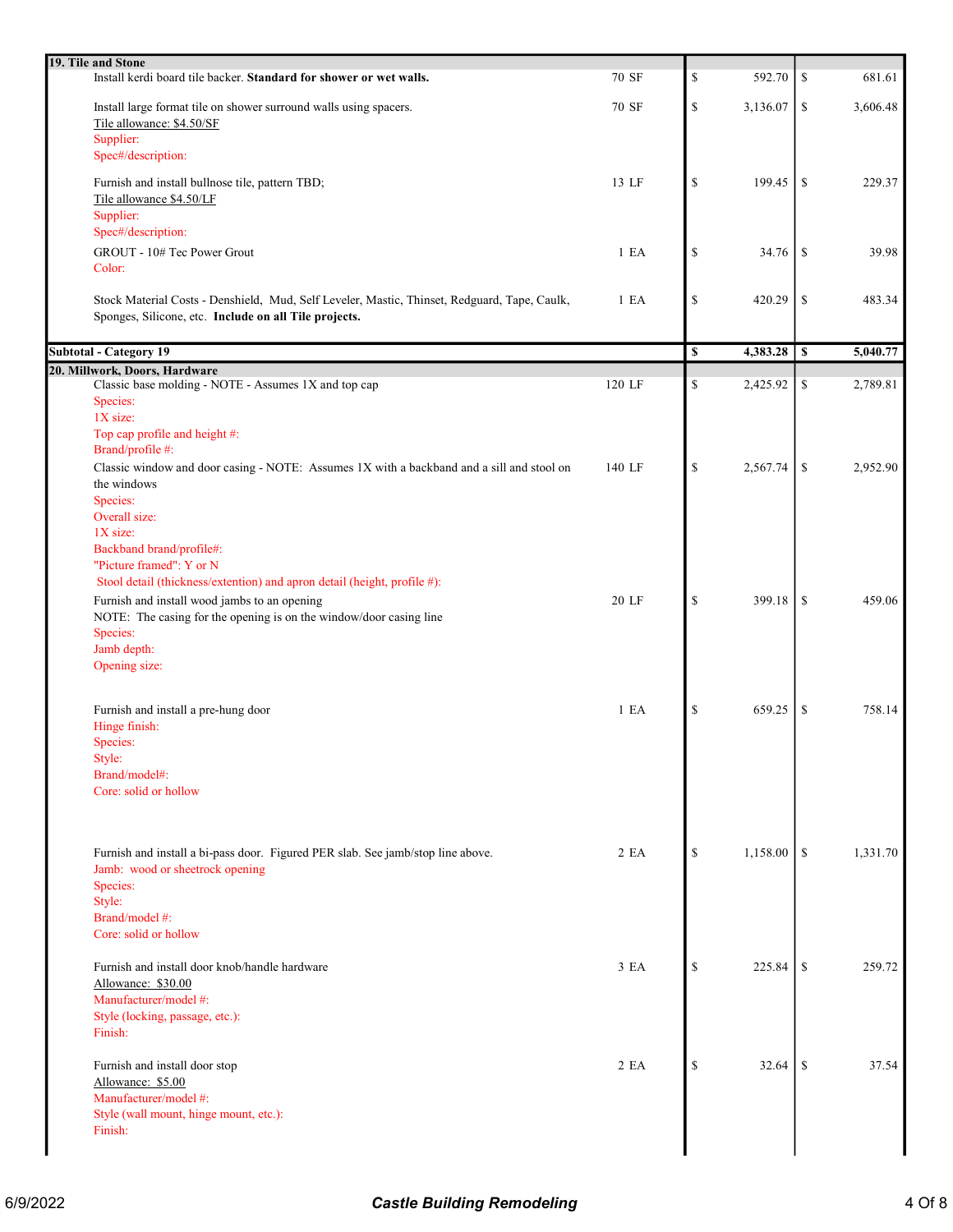| Furnish and install newel post<br>Height:<br>Species:<br>Brand/model#:                                                                                                                                                                                                                                                                                                                                           | 3 EA             | S  | 561.27    | <sup>\$</sup> | 645.46    |
|------------------------------------------------------------------------------------------------------------------------------------------------------------------------------------------------------------------------------------------------------------------------------------------------------------------------------------------------------------------------------------------------------------------|------------------|----|-----------|---------------|-----------|
| Furnish and install railing. Includes top rail, bottom rail, and spindles 4.5" O.C.<br>Brand:                                                                                                                                                                                                                                                                                                                    | 16 LF            | \$ | 2,131.20  | \$            | 2,450.88  |
| Species:<br>Top rail style/profile #:<br>Bottom rail style/profile #:<br>Spindle (balustrades) style/profile #:<br>Fillet (Y or N)/profile #:                                                                                                                                                                                                                                                                    |                  |    |           |               |           |
| Additional detail/profile #s:<br>Furnish and install basic grippable handrail with mounting hardware<br>Brand/profile #:<br>Species:                                                                                                                                                                                                                                                                             | 16 LF            | \$ | 338.78    | \$            | 389.60    |
| Hardware style/spec #:<br>Hardware finish:                                                                                                                                                                                                                                                                                                                                                                       |                  |    |           |               |           |
| Furnish and install closet rod and white melamine shelf.                                                                                                                                                                                                                                                                                                                                                         | 10 LF            | \$ | 426.75    | \$            | 490.76    |
| <b>Subtotal - Category 20</b>                                                                                                                                                                                                                                                                                                                                                                                    |                  | \$ | 10,926.57 | \$            | 12,565.56 |
| 21. Cabinetry, Countertops and Appliances<br>Knobs and pulls will be installed on all cabinet doors and drawers.                                                                                                                                                                                                                                                                                                 | 4 EA             | \$ | 58.67     | \$            | 67.47     |
| Allowance: \$7.00/ea.<br>Manufacturer:<br>Size:<br>Model $#$ :                                                                                                                                                                                                                                                                                                                                                   |                  |    |           |               |           |
| Finish:                                                                                                                                                                                                                                                                                                                                                                                                          |                  |    |           |               |           |
| CABINET SPECS:<br>Cabinet Line: Crystal Current or Crystal Keyline                                                                                                                                                                                                                                                                                                                                               | 1 E <sub>A</sub> | \$ | 0.00      | <sup>\$</sup> | 0.00      |
| Box Type: Frameless, Framed, Inset<br>Door Construction: MDF or Wood                                                                                                                                                                                                                                                                                                                                             |                  |    |           |               |           |
| Door Style:                                                                                                                                                                                                                                                                                                                                                                                                      |                  |    |           |               |           |
| Drawer Style: 5 piece or slab                                                                                                                                                                                                                                                                                                                                                                                    |                  |    |           |               |           |
| Drawer box construction: Interior material: select one- natural melamine on particle board<br>substrate standard or natural basswood veneer on plywood substrate upgrade, white melamine on<br>particle board substrate option for current frameless, or all plywood green core box with natural<br>maple veneer if keyline; finished interiors of any cabinets would be noted on plans.<br><b>Wood Species:</b> |                  |    |           |               |           |
| Finish: paint or stain                                                                                                                                                                                                                                                                                                                                                                                           |                  |    |           |               |           |
| Color:                                                                                                                                                                                                                                                                                                                                                                                                           |                  |    |           |               |           |
| Sheen:<br>Specialties: (distressing, highlights, etc.)                                                                                                                                                                                                                                                                                                                                                           |                  |    |           |               |           |
| Crown:                                                                                                                                                                                                                                                                                                                                                                                                           |                  |    |           |               |           |
| Shoe: Yes<br>Finished end: Furniture groove finished end (standard) or optional upgrade to flush finished<br>Any applied doors or end panels to sides or backs of cabinets will be noted on plans. If not on<br>drawing, not included.                                                                                                                                                                           |                  |    |           |               |           |
| Any accessories will be noted on plan. If accessory provided by Castle and not Cabinet                                                                                                                                                                                                                                                                                                                           |                  |    |           |               |           |
| Crystal - Current line: Furnish and install vanity base cabinets - stained or painted wood                                                                                                                                                                                                                                                                                                                       | 4 LF             | \$ | 1,282.80  | \$            | 1,475.22  |
| Moderate - a 48" Cultured marble countertop with integral sink will be installed. Includes<br>standard colors (pure colors, granite, onyx, and elite granite are extra costs)                                                                                                                                                                                                                                    | 1 E <sub>A</sub> | \$ | 522.30    | \$            | 600.65    |
| Color:<br>Thickness:<br>Integraded sink/model #:                                                                                                                                                                                                                                                                                                                                                                 |                  |    |           |               |           |
| Undermount: Y (see plumbing category) or N                                                                                                                                                                                                                                                                                                                                                                       |                  |    |           |               |           |
| 4" Back Splash (Integrated, set on, or NONE):<br>4" Side Splash (Integrated, set on, or NONE):                                                                                                                                                                                                                                                                                                                   |                  |    |           |               |           |
| <b>APPLIANCES:</b>                                                                                                                                                                                                                                                                                                                                                                                               | 1 Note           | \$ | 0.00      | <sup>\$</sup> | 0.00      |
| NOTE: Client to communicate with appliance supplier regarding delivery of appliances they<br>purchased and arrange to meet/receive delivery themselves. The project manager will be in<br>communication with client regarding that timing.                                                                                                                                                                       |                  |    |           |               |           |
|                                                                                                                                                                                                                                                                                                                                                                                                                  |                  |    |           |               |           |
| <b>Subtotal - Category 21</b>                                                                                                                                                                                                                                                                                                                                                                                    |                  | \$ |           |               | 2,143.33  |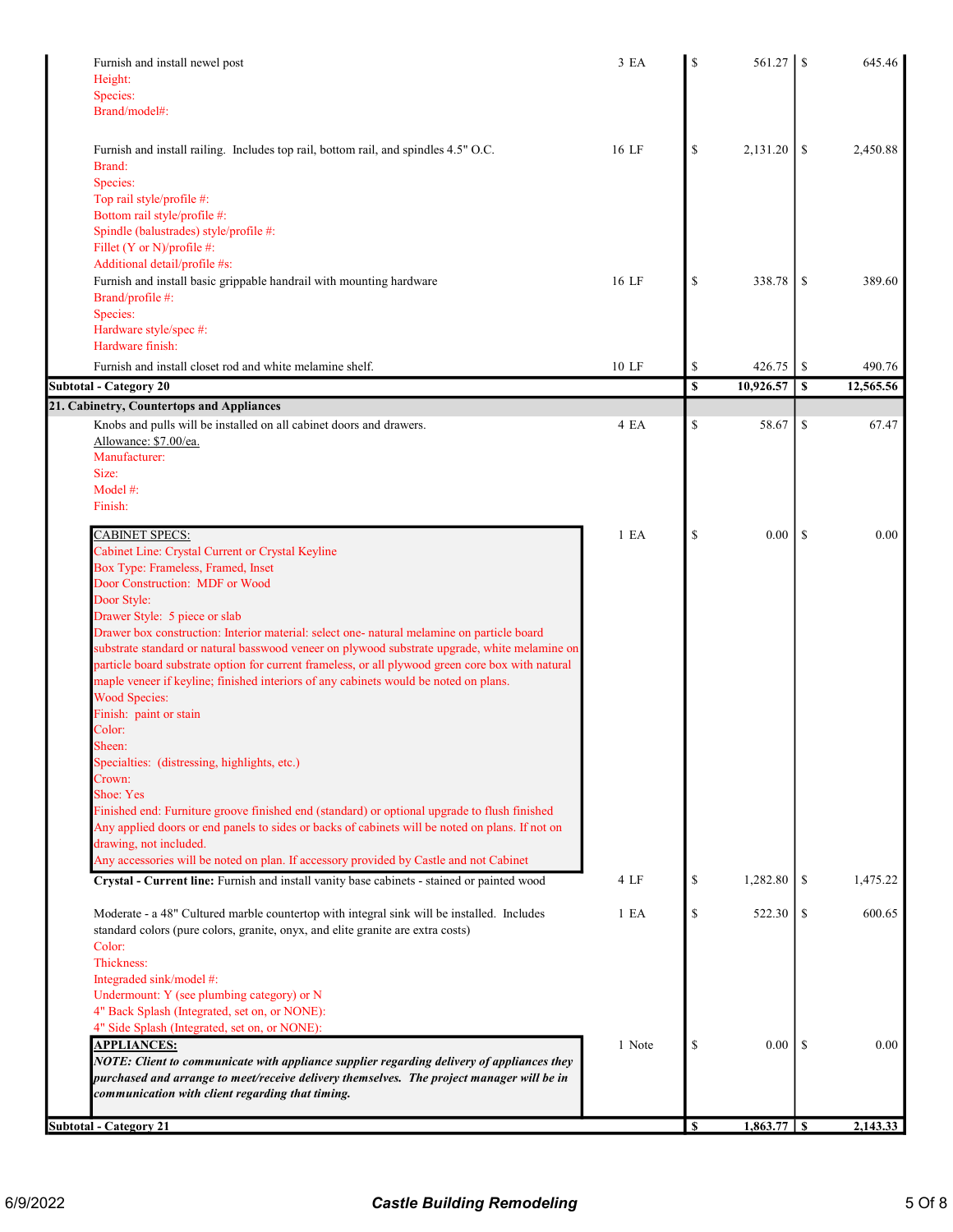| 22. Specialties                                                                                                                                                                  |                  |                                                                       |          |                  |          |
|----------------------------------------------------------------------------------------------------------------------------------------------------------------------------------|------------------|-----------------------------------------------------------------------|----------|------------------|----------|
| Furnish bathroom accessories - 24" towel bar, towel ring and toilet paper holder. Classic.                                                                                       | 1 E <sub>A</sub> | $\mathbb{S}$                                                          | 213.55   | \$               | 245.58   |
| Allowance \$60.00. Install included for 3 items.                                                                                                                                 |                  |                                                                       |          |                  |          |
| Manufacturer:                                                                                                                                                                    |                  |                                                                       |          |                  |          |
| Model/spec #:                                                                                                                                                                    |                  |                                                                       |          |                  |          |
| Finish color:                                                                                                                                                                    |                  |                                                                       |          |                  |          |
|                                                                                                                                                                                  |                  |                                                                       |          |                  |          |
| Furnish and install a permanent, screw in shower curtain rod                                                                                                                     | 1 E A            | \$                                                                    | 146.72   | \$               | 168.73   |
| Manufacturer:                                                                                                                                                                    |                  |                                                                       |          |                  |          |
| Model/spec #:                                                                                                                                                                    |                  |                                                                       |          |                  |          |
| Finish color:                                                                                                                                                                    |                  |                                                                       |          |                  |          |
|                                                                                                                                                                                  |                  |                                                                       |          |                  |          |
| Install additional accessories being installed into tile.                                                                                                                        | 2 EA             | \$                                                                    | 171.26   | \$               | 196.95   |
| <b>Subtotal - Category 22</b>                                                                                                                                                    |                  | \$                                                                    | 531.53   | $\mathbb S$      | 611.26   |
| 23. Flooring<br>Floor prep. Smoothing, leveling, etc.                                                                                                                            | $1$ HR           | \$                                                                    | 100.00   | \$               | 115.00   |
| Furnish and install underlayment (based on 1/4" plywood) for vinyl, Marmoleum, cork, or other                                                                                    | 25 SF            | $\mathbb{S}% _{t}\left( t\right) \equiv\mathbb{S}_{t}\left( t\right)$ | 116.33   | \$               | 133.77   |
| flooring requiring a smooth underlayment.                                                                                                                                        |                  |                                                                       |          |                  |          |
| Floor transitions.                                                                                                                                                               | 2 EA             | \$                                                                    | 188.20   | \$               | 216.43   |
| Description                                                                                                                                                                      |                  |                                                                       |          |                  |          |
| Type:                                                                                                                                                                            |                  |                                                                       |          |                  |          |
| Finish:                                                                                                                                                                          |                  |                                                                       |          |                  |          |
| Furnish and install luxury vinyl tile on floor. Mannington Adura FLEX, plank or tile (Non-                                                                                       | 25 SF            | \$                                                                    | 368.76   | \$               | 424.08   |
| grouted)<br>Allowance \$4.90 sf                                                                                                                                                  |                  |                                                                       |          |                  |          |
| Line/series:                                                                                                                                                                     |                  |                                                                       |          |                  |          |
| Color:                                                                                                                                                                           |                  |                                                                       |          |                  |          |
| Tile size:                                                                                                                                                                       |                  |                                                                       |          |                  |          |
| Moderate carpet and pad will be installed.                                                                                                                                       | 420 SF           | $\mathcal{S}$                                                         | 2,887.50 | \$               | 3,320.63 |
| \$4.50/SF Allowance - Includes carpet AND pad                                                                                                                                    |                  |                                                                       |          |                  |          |
| Manufacturer:                                                                                                                                                                    |                  |                                                                       |          |                  |          |
| Line/series:                                                                                                                                                                     |                  |                                                                       |          |                  |          |
|                                                                                                                                                                                  |                  |                                                                       |          |                  |          |
| Color:                                                                                                                                                                           |                  |                                                                       |          |                  |          |
| <b>Subtotal - Category 23</b>                                                                                                                                                    |                  | \$                                                                    | 3,660.79 | $\boldsymbol{s}$ | 4,209.91 |
| 24. Painting and Decorating                                                                                                                                                      |                  |                                                                       |          |                  |          |
| Prime and painting ceilings using low VOC Paint.                                                                                                                                 | 600 SF           | \$                                                                    | 1,162.14 | \$               | 1,336.46 |
| <b>COLOR:</b> Standard flat ceiling white                                                                                                                                        |                  |                                                                       |          |                  |          |
|                                                                                                                                                                                  |                  |                                                                       |          |                  |          |
| Prime and paint walls using low VOC Paint.                                                                                                                                       | 740 SF           | \$                                                                    | 949.72   | \$               | 1,092.17 |
| Manufacturer:                                                                                                                                                                    |                  |                                                                       |          |                  |          |
| Color name and #:                                                                                                                                                                |                  |                                                                       |          |                  |          |
| Sheen:                                                                                                                                                                           |                  |                                                                       |          |                  |          |
| Priming and painting of base molding and/or casing. NOTE: Our standard is low VOC for                                                                                            | 260 LF           | \$                                                                    | 1,914.90 | \$               | 2,202.14 |
| woodwork, although may not be able to use low VOC primer due to existing stain/wood                                                                                              |                  |                                                                       |          |                  |          |
| condition- tbd. Will use low VOC primer when able.                                                                                                                               |                  |                                                                       |          |                  |          |
| Manufacturer:<br>Color name and #:                                                                                                                                               |                  |                                                                       |          |                  |          |
| Sheen: (satin is standard)                                                                                                                                                       |                  |                                                                       |          |                  |          |
|                                                                                                                                                                                  |                  |                                                                       |          |                  |          |
| Staining and finishing of a door both sides. Includes the jamb of the unit. NOTE: Our<br>standard is low VOC for woodwork, although may not be able to use low VOC primer due to | 3 EA             | \$                                                                    | 972.45   | \$               | 1,118.32 |
| existing stain/wood condition- tbd. Will use low VOC primer when able.                                                                                                           |                  |                                                                       |          |                  |          |
| Manufacturer:                                                                                                                                                                    |                  |                                                                       |          |                  |          |
| Color name and #:                                                                                                                                                                |                  |                                                                       |          |                  |          |
| Sheen: (satin is standard)                                                                                                                                                       |                  |                                                                       |          |                  |          |
|                                                                                                                                                                                  |                  |                                                                       |          |                  |          |
| Priming and painting on interior side of window, one side. NOTE: Our standard is low VOC                                                                                         | 2 EA             | \$                                                                    | 780.60   | S                | 897.69   |
| for woodwork, although may not be able to use low VOC primer due to existing stain/wood                                                                                          |                  |                                                                       |          |                  |          |
| condition- tbd. Will use low VOC primer when able.                                                                                                                               |                  |                                                                       |          |                  |          |
| Manufacturer:                                                                                                                                                                    |                  |                                                                       |          |                  |          |
| Color name and #:<br>Sheen: (satin is standard)                                                                                                                                  |                  |                                                                       |          |                  |          |
|                                                                                                                                                                                  |                  |                                                                       |          |                  |          |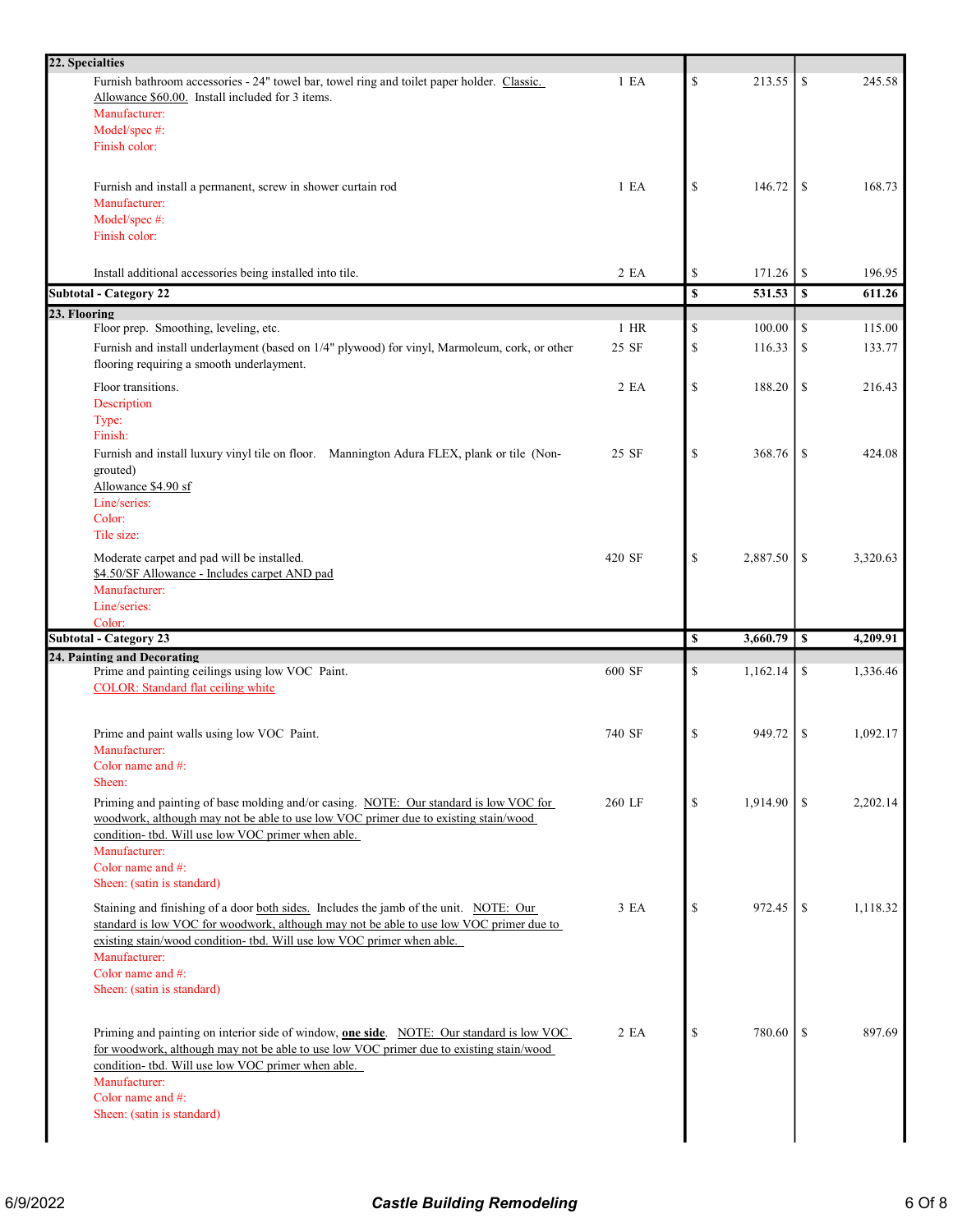| NOTE: Please note that when the homeowner is doing the painting, they are responsible for<br>caulking, filling nail holes, and repairing minor wall and ceiling dings. There will need to<br>be a few rounds of touch-ups, due to the nature of construction, and that falls under the<br>scope of the painter.                                                                                                | 1 Note           | $\mathbf S$             |              |               | 0.00         |
|----------------------------------------------------------------------------------------------------------------------------------------------------------------------------------------------------------------------------------------------------------------------------------------------------------------------------------------------------------------------------------------------------------------|------------------|-------------------------|--------------|---------------|--------------|
| <b>Subtotal - Category 24</b>                                                                                                                                                                                                                                                                                                                                                                                  |                  | S                       | 5,779.81     | -S            | 6,646.78     |
| 25. Clean Up and Debris Removal                                                                                                                                                                                                                                                                                                                                                                                |                  |                         |              |               |              |
| Disposal and clean-up - remove all site prep, wipe down and broom sweep area. Haul all extra<br>material off site.                                                                                                                                                                                                                                                                                             | 1 E <sub>A</sub> | \$                      | 673.96       | -S            | 775.05       |
| St. Paul Daily street use permit for dumpster - Charged per day. Day $1-30 = $8/day$ . Days $31-$<br>$120 = $10/day$ . Weekends count too. If dumpster can be placed on driveway or lawn this can<br>cost can be saved.<br>NOTE: If the dumpster is required to be moved for plowing or street cleaning, there will be<br>additional charges for moving it and replacing it after the street work is complete. | 90 Day           | \$                      | 720.00       | <sup>\$</sup> | 720.00       |
| ADD number of days, dumpster is estimated to be needed over 30 days                                                                                                                                                                                                                                                                                                                                            | 60 DAYS          | \$                      | 420.00       | <sup>\$</sup> | 420.00       |
| 20 Yard roll-off dumpster - 10 ton maximum NOTE: for 30 days only. Use line above for<br>estimated days over 30 days                                                                                                                                                                                                                                                                                           | 1 E <sub>A</sub> | \$                      | 418.75       | -S            | 481.56       |
| Regular portable restroom (one month)<br>NOTE: This cost can be saved if home owner is ok with making a bathroom in the house<br>available to Castle and it's trade partners                                                                                                                                                                                                                                   | 3 <sub>EA</sub>  | \$                      | 637.50       | <sup>\$</sup> | 733.13       |
| <b>Subtotal - Category 25</b>                                                                                                                                                                                                                                                                                                                                                                                  |                  | $\overline{\mathbf{s}}$ | 2,870.21     | $\mathbf{s}$  | 3,129.74     |
| <b>Project Subtotal</b>                                                                                                                                                                                                                                                                                                                                                                                        |                  | $\mathbf S$             | 105,140.98   | $\mathbf S$   | 119,423.38   |
| 26. Designer Oversight & Project Management                                                                                                                                                                                                                                                                                                                                                                    |                  | \$                      | 11,486.65    | \$            | 13,209.65    |
| 27. Overhead and Profit                                                                                                                                                                                                                                                                                                                                                                                        |                  | \$                      | 16,480.85    | \$            | 18,952.98    |
| <b>Grand Total**</b>                                                                                                                                                                                                                                                                                                                                                                                           |                  | \$                      | 133,108.48   | -S            | 153,074.75   |
| MN License $# BCO05657$<br>**Important Notice**<br>** This is only a ballpark guesstimate. This does not represent actual prices, only a                                                                                                                                                                                                                                                                       |                  |                         |              |               |              |
| best guess based on Castle's past experiences. There are still many unknowns that<br>can affect pricing at this point.                                                                                                                                                                                                                                                                                         |                  |                         |              |               |              |
| \$<br>3,327.71<br><b>Check or Cash</b><br><b>Check or Cash Discount Low</b><br><b>Discount High</b><br>$2.5\%*$<br>$2.5\%*$                                                                                                                                                                                                                                                                                    | 3,826.87         |                         | \$129,780.77 |               | \$149,247.88 |

\*Doesn't Apply to Bank Financing or loan process that requires Castle to receive payment directly from that

entity after Castle has paid subcontractors and secured lien waivers. In these instances Castle essentially acts as